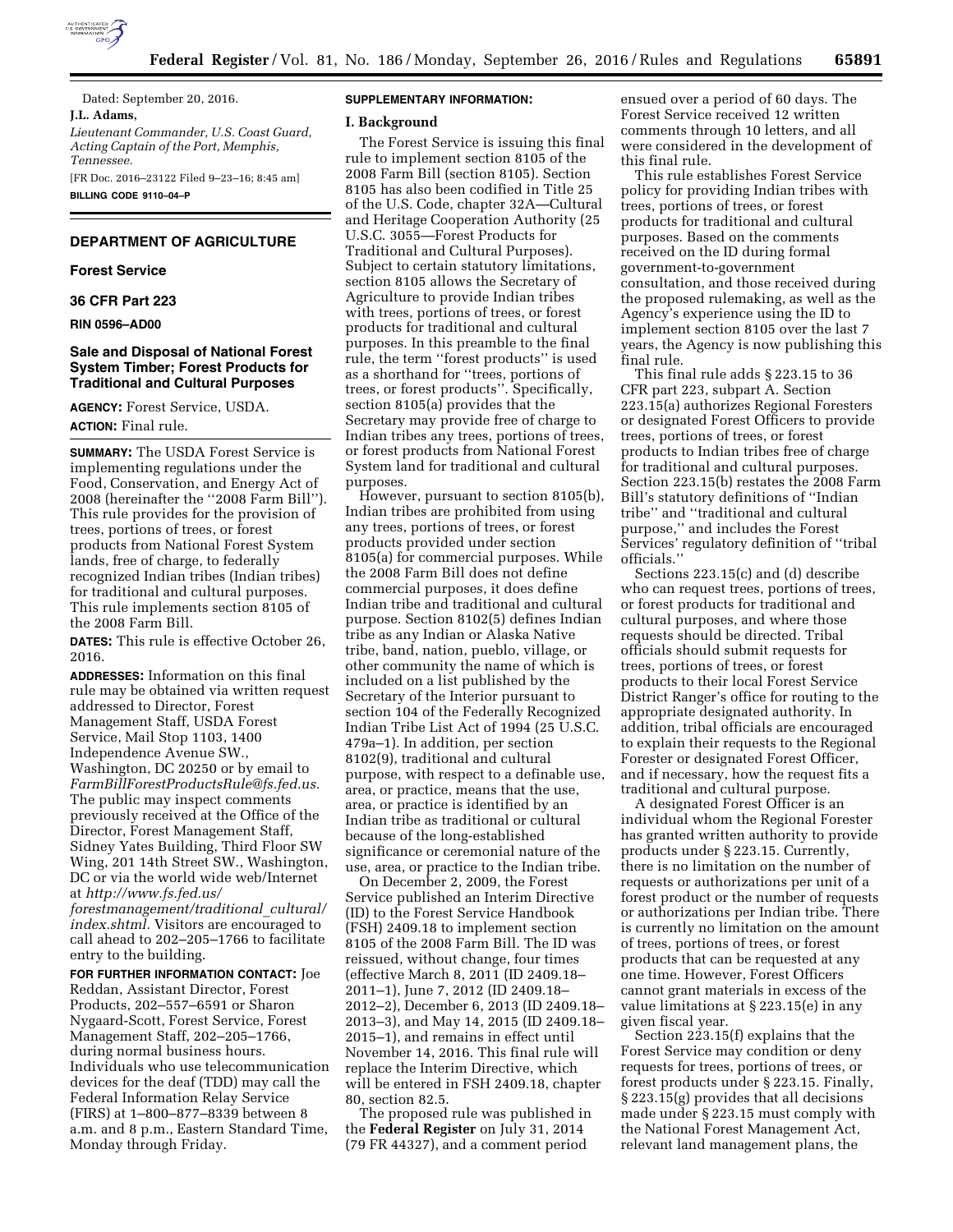National Environmental Policy Act, the Endangered Species Act, and all other applicable laws and regulations, and are subject to tribal treaty and other reserved rights and the savings provisions of the Cultural and Heritage Cooperation Authority (25 U.S.C. 8107(b)). The Forest Service will do its best to process requests received in a reasonable period of time, in light of these statutory and regulatory requirements.

## **II. Formal Government-to-Government Consultation**

After issuance of the December 2, 2009, Interim Directive (ID 2409.18– 2009–2), the Forest Service formally entered into consultation with Indian tribes, with the Regional Foresters extending invitations to Indian tribes by May 1, 2010. This consultation was conducted under Executive Order (EO) 13175, *Consultation and Coordination with Indian Tribal Governments.* Indian tribes were provided the ID to FSH 2409.18, and were invited to consult on proposed changes to 36 CFR part 223. Government-to-government consultation occurred over a period of at least 120 days, through September 1, 2010.

Regional Foresters were directed to invite all federally recognized Indian tribes in their Region to consult. In addition, they were directed to invite any federally recognized Indian tribes who have expressed a historical connection to National Forest System lands in their Region, even if they no longer reside there. To make the consultation more effective, the Forest Service provided Indian tribes with a question and answer document describing the Interim Directive and Forest Services' intent to implement section 8105 of the 2008 Farm Bill through proposed changes to 36 CFR part 223. Recommendations from the Indian tribes have been incorporated, as appropriate, into this final rule.

## **III. Summary of Comments and Responses**

The Forest Service received 12 comments in response to the proposed rule, several of which were similar in scope and nature. A summary of the comments and the Agency's responses and actions taken to the comments follow.

*Savings Provisions comment:* Three commenters expressed concern that the proposed rule did not incorporate the savings provisions at 25 U.S.C. 3057(b), which protect existing tribal treaty and other reserved rights, as well as agreements between the Forest Service and an Indian tribe. Section 8105 has been codified in 25 U.S.C. 3055—Forest Products for Traditional and Cultural Purposes. The savings provisions at 25 U.S.C. 3057(b) apply to forest products for traditional and cultural purposes. These savings provisions state that:

Nothing in the chapter—

(1) diminishes or expands the trust responsibility of the United States to Indian tribes, or any legal obligation or remedy resulting from that responsibility;

(2) alters, abridges, repeals, or affects any valid agreement between the Forest Service and an Indian tribe;

(3) alters, abridges, diminishes, repeals, or affects any reserved or other right of an Indian tribe; or

(4) alters, abridges, diminishes, repeals, or affects any other valid existing right relating to National Forest System land or other public land.

*Savings Provisions response:* The Forest Service has revised § 223.15(g) of the final rule to incorporate the savings provisions codified at 25 U.S.C. 3057(b). The revised § 223.15(g) states: All decisions made under this section must comply with the National Forest Management Act, relevant land management plans, the National Environmental Policy Act, the Endangered Species Act, all other applicable laws and regulations, and are subject to tribal treaty and other reserved rights and the savings provisions of the Cultural and Heritage Cooperation Authority (25 U.S.C. 3057(b)).

Additionally, the authority citation under part 223 now includes references to both 25 U.S.C. 3055 and 3057.

*Prioritized Use and Access comment:*  One commenter proposed that the collection of forest products for traditional and cultural purposes be prioritized over other uses and that traditional gathering areas be closed to other uses. The commenter indicated that frequently the collection of forest materials occurs immediately preceding a traditional or religious ceremony and requested assurance that access to the traditional resources be prioritized and allowed, regardless of the situation or season.

*Prioritized Use and Access response:*  Authorized timeframes for gathering, prioritization over other uses and needs, and access to specific gathering areas may vary by request. The Forest Service is responsible for balancing requests made under section 8105 of the 2008 Farm Bill with other planned, possible, and mandated uses in accordance with its mandate to manage the national forests for multiple uses (16 U.S.C. 528– 531). This rule provides one path for collection of forest products, but prioritization of the various uses and

purposes of forest products and access to National Forest System lands are outside the scope of this rule. Instead, the Forest Service determines how to balance competing demands for forest products and land use when revising or amending land management plans using the National Forest System Land Management Planning process (36 CFR part 219). The planning process requires responsible officials to actively engage stakeholders, the public, and federally recognized Indian tribes using collaborative processes where feasible and appropriate (36 CFR 219.4). Proposed individual actions and projects subject to the NEPA requirements also require opportunities for public participation and comment (36 CFR 220.4).

Indian tribes are encouraged to participate in these processes and to work with and regularly communicate to local Forest Service Officials the location of forest products used for traditional and cultural purposes. Local Forest Service Officers will then be aware of potential gathering areas and times when planning projects to mitigate potential conflicting activities and requests. Information regarding the locations of resources shared with Forest Service officials are protected from sharing by the Prohibition on Disclosure (25 U.S.C. 3056). Assessment and determination for priority of use and access to areas will be made at the Regional, National Forest, or local Ranger District levels as appropriate based on local considerations, land management plans, needs, and consultation with local Indian tribes.

This rule does not designate gathering areas. Section 223.15(f) of the rule authorizes, however, denials of or the placing of conditions on requests for access to gather. The reasons for the denials or conditions include, but are not limited to:

(1) Protecting public health and safety;

(2) Preventing interference with Forest Service and/or commercial operations;

(3) Complying with Federal and State laws and regulations;

(4) Ensuring sustainability; or (5) Otherwise protecting National Forest System land and resources.

*Adoption of Region 5 Policy as the National Rule comment:* One commenter represents an Indian Tribe within the State of California that has been using the existing Region 5 Traditional Gathering Policy. The Indian tribe is satisfied with the policy and has recommended that this policy be used as a model and applied nationwide. The policy referenced by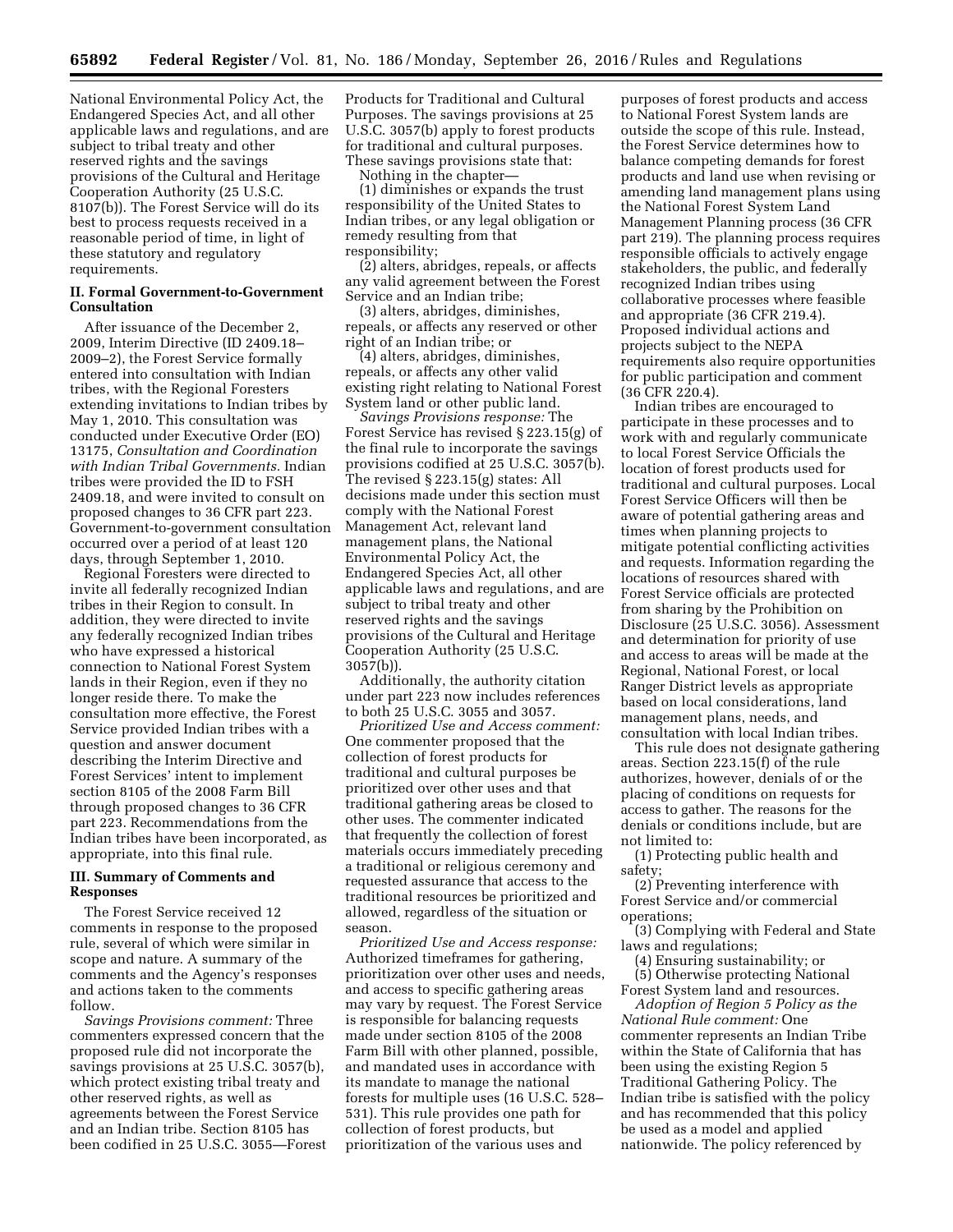the commenter exists as a Regional Supplement to the Forest Service Manual (FS Region 5, FSM 1500, ch. 1560, Amendment No: 1500–2007–1) which sets out direction on traditional gathering policy within the Region to promote consistency between Forest Service and Bureau of Land Management in collaboration with local tribal communities.

*Adoption of Region 5 Policy as the National Rule response:* Regional Forest Service and tribal interests, needs, and agreements may vary by location, tradition, culture, and practice. Forest Service Regions have the opportunity to supplement this rule, consistent with the policy established herein, for best use in their area of administration. The Region 5 policy was developed through collaboration and interests specific to parties in the Region 5 area. Forest Service Region 9 also has a document for use that includes considerations and direction for application within FS Region 9 (*Tribal Relations Strategic Framework for the Eastern Region, Northeastern Area State & Private Forestry, and Northern Research Station—2015).* While the sharing of direction and guidance on this topic is appropriate between Regions, the Regions may implement this rule through supplements that are consistent with the rule and that meet the particular needs of a Region based on applicable laws, tribal treaty or other reserved rights, the parties involved, and other local needs. Any new supplements must be consistent with the rule. Any existing Regional supplements or policies should continue to be implemented in accordance with § 223.15(g). The Region 5 Traditional Gathering Policy will not be adopted as Agency-wide direction in this rule.

*Requests by Individuals comment:*  One commenter sought clarification as to whether this rule allows individual tribal members to request trees, portions of trees, or forest products for traditional and cultural purposes, or whether such requests must be submitted by tribal officials. Section 8105 of the 2008 Farm Bill states, ''the Secretary may provide free of charge to Indian tribes any trees, portions of trees, or forest products from National Forest System land for traditional and cultural purposes.'' Section 8102 expressly defines the terms ''Indian'' and ''Indian Tribe'' separately. The term ''Indian'' references an individual member of an Indian tribe. As defined in section 8102, the term ''Indian Tribe'' references a ''tribe, band, nation, pueblo, village, or other community'' which is included on

the Federally Recognized Indian Tribe List Act of 1994 (25 U.S.C. 479a–1).

*Requests by Individuals response:* For purposes of this rule, authorization is limited to government (Forest Service) to-government (Indian tribe), rather than government-to-individual, provision of trees, portions of trees, or forest products. Tribal officials should submit requests on behalf of the Indian tribe. Individual members of federally recognized Indian tribes should coordinate requests through their tribal officials. Individual members of federally recognized Indian tribes may also use existing provisions at 36 CFR part 223, subpart A, which authorize free-use of trees, portions of trees, or forest products to individuals, subject to limitations or circumstances as stated in the regulations.

*Scale of detail for requested material comment:* One commenter sought clarification as to whether requests are required to include details as to the type and quantity of material being requested. The 2008 Farm Bill does not specify a process for requesting materials authorized within section 8105.

*Scale of detail for requested material response:* It is important that the requests for trees, portions of trees, and forest products under this rule be complete, in order to prevent any misunderstandings, or delays in processing, and to provide for efficient field administration and gathering under authorized permits. The level of detail required for requests may vary by location and type of material due to the level of sensitivity and abundance of the item being requested, to insure that Forest Service Officers can maintain accountability and sustainable management of the forest products. Additionally, tribal officials are encouraged to explain their requests to Regional Foresters or designated Forest Service Officers, and if necessary, how the request fits a traditional and cultural purpose. Requests which do not include sufficient information for a Forest Service Officer to make an assessment that the request fits a traditional and cultural purpose and does not conflict with existing plans, or maintain sustainable levels and management of the material(s) requested, may be delayed or denied.

*Levels for Authorizing Requests comment:* One commenter requested that the delegations of authority limitations within the proposed rule (36 CFR 223.15(e)) be removed.

*Levels for Authorizing Requests response:* The levels set in the proposed rule have not been removed or modified for the final rule. ''Limitations'' as

specified in this final rule pertain to the level of delegation authorized for approving free use requests as specified in 36 CFR 223.8. The levels proposed in this rule (§ 223.15) are an increase from those which apply to other activities specified in § 223.8. There is no limitation on the number of requests that can be made or authorized per Indian tribe. These levels for delegating authority of approval for requests made under this rule are necessary to ensure consistency with the levels of accountability assigned to each Forest Service Officer for management of National Forest System lands and resources within their respective areas of responsibility.

The value limitations do not limit the amount of trees, portions of trees, or forest products that Indian tribes may request through this rule. If an Indian tribe makes a request that has a higher value than the maximum which can be authorized by a local official, then the request will be forwarded to a Forest Service Officer who has the authority to grant the request. Pursuant to this rule, if the value of the forest products requested is greater than the value that may be locally granted, the request will be forwarded as follows—District Ranger (value limitation \$25,000), Forest Supervisor, (value limitation \$50,000), and Regional Forester (value limitation \$100,000). Requests that exceed \$100,000 in value will be reviewed and approved by the Chief of the Forest Service.

*Definition of commercial comment:*  One commenter requested clarification as to the definition for the term ''commercial purposes''. Although the term ''commercial purposes'' was used in the 2008 Farm Bill (section 8105), a definition of the term was not included in the definitions at section 8102.

*Definition of commercial response:* In consideration of this request for clarification of the definition of the term ''commercial purposes'', the Agency reviewed a number of existing definitions, consulted existing Regional policy, and considered defining the term within the final regulatory text. The Agency has decided, however, not to define the term ''commercial purposes'' in this rule for the reasons discussed herin.

The term "commercial" is used in other subparts of 36 CFR part 223 without definition. The need to define this term, and a definition appropriate for application and administration, may vary by location and the accepted traditional and cultural practices of the Indian tribe(s) involved. In particular, Regional Forest Service representatives expressed concern that defining the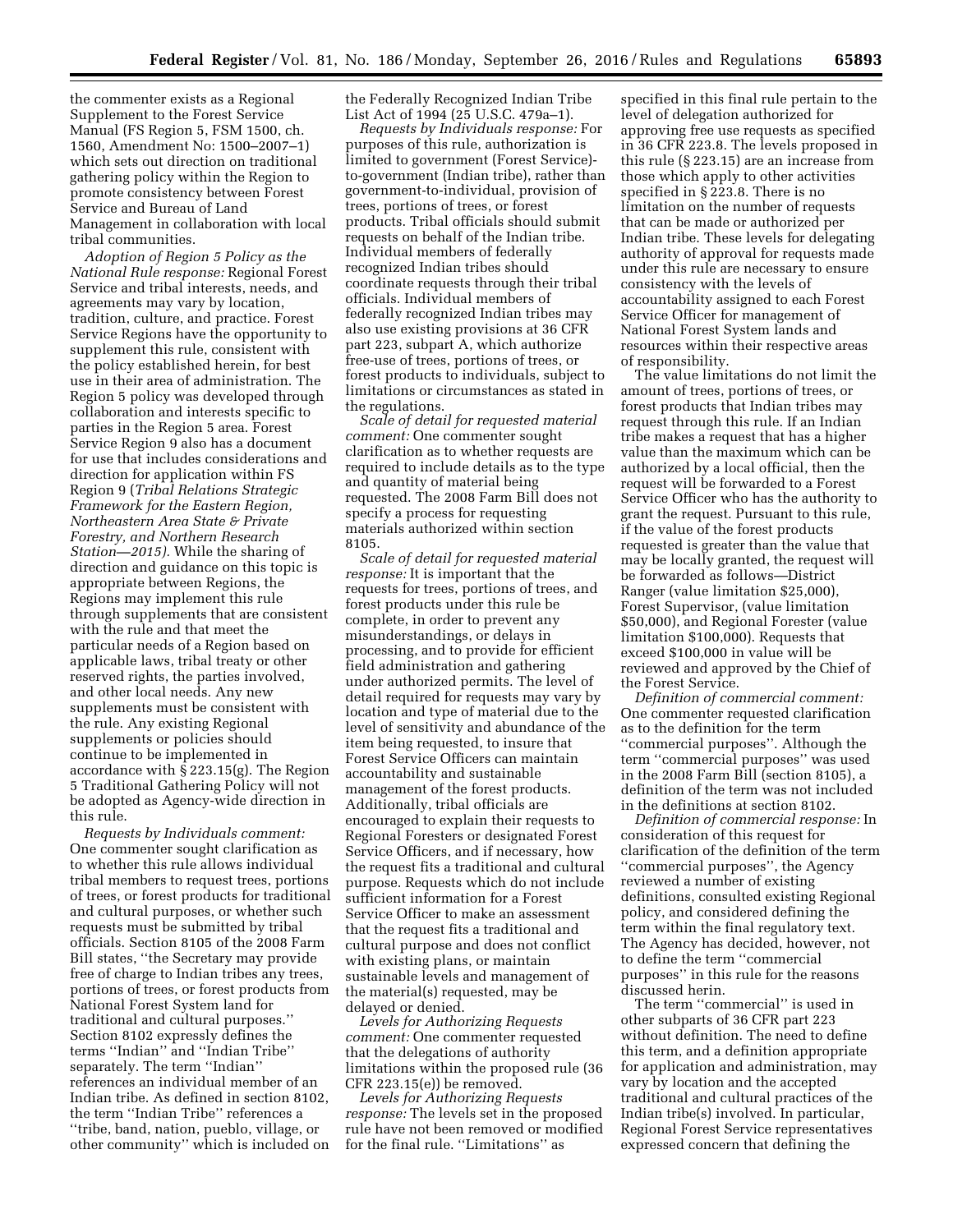term in the body of the rule could preclude varying levels of locally accepted traditional and cultural practices. Regional Representatives requested that we leave a definition of this term to Regional discretion in order to best suit the partnerships and agreements developed in consultation with Indian tribes and used within the regions. Regions implementing this rule under the existing interim directive and supplemental Regional guidance, specific for the region, have not experienced issues to this point regarding what is or is not deemed commercial for purposes of this rule.

Based on the lack of a definition for ''commercial purposes'' in the 2008 Farm Bill, regular and undefined use of the term in other Forest Service documents, and Forest Service Regional Staff's request that the term be left undefined, this final rule does not include a definition within the regulatory text.

*Traditional barter and trade comment:* One commenter requested clarification of whether barter and trade is permitted for materials obtained through this rule. Specifically, whether an Indian tribe may barter or trade materials obtained pursuant to this rule as a means of recouping the costs an Indian tribe incurs for planning, gathering, and processing such materials.

*Traditional barter and trade response:*  Barter and trade is not expressly addressed in the regulatory text for this rule.

This rule derives from the authority and prohibitions within section 8105 of the 2008 Farm Bill. The Forest Service is authorized to provide trees, portions of trees, or forest products free-of-charge from National Forest System land to Indian tribes for traditional and cultural purposes, except when those purposes involve commercial use. According to the definition in section 8102 of the 2008 Farm Bill, the term ''traditional and cultural purpose,'' with respect to a definable use, area, or practice, means that the use, area, or practice is identified by an Indian tribe as traditional or cultural because of the long-established significance or ceremonial nature of the use, area, or practice to the Indian tribe. Barter and trade of materials obtained through requests made under this rule, which meet the definition for a traditional and cultural purpose and are not considered to be commercial, may be acceptable. Tribal officials are encouraged to explain their requests to Regional Foresters or designated Forest Service Officers and, if necessary, describe how the request fits a traditional and cultural purpose. Requests that do not include enough information for a Forest Service Officer to make a reasonable assessment that the request fits a traditional and cultural purpose and will not be used for commercial purposes may be denied.

Similar to the term ''commercial'', the need to address barter and trade may vary by location and the accepted traditional and cultural practices of the Indian tribe(s) involved. Regions implementing this rule under the existing interim directive and supplemental Regional guidance, specific for the region, have not experienced issues to this point regarding barter and trade for purposes of this rule. Authorization of barter and trade will be left to Regional discretion in order to best suit the partnerships and agreements developed in consultation with Indian tribes and used within the region. Any forms of barter and trade which are authorized in previous agreements, tribal treaty, or other reserved rights will not be affected by this rule.

*General Comment (1):* One commenter expressed direct support of the previously proposed rule.

*General comment (1) response:* This comment is acknowledged but deemed outside of the scope of this rule. The Agency is adopting this rule for the reasons stated within including the rule's consistency with section 8105 and it meets the Agency's needs.

*General Comment (2):* One commenter offered to share information regarding an organization that funds forest associations.

*General Comment (2) response:* The comment is is found to be outside the scope of this rule.

#### *Summary of Additional Changes*

Use of the term ''noncommercial''— No comments were received in response to the proposed rule's use of the term ''noncommercial''. However, the term has been removed from both the title of section 223.15 as well as from section 223.15(d). Noncommercial was being used, in the proposed rule, as a reference to the Farm Bill's prohibition on commercial purposes, but, because it was not used in the Farm Bill, the term has been removed from this final rule, to avoid any confusion and for clarification purposes.

Section 223.15(d)—Although no comments were received, a minor change was made to the wording in the last sentence, in section 223.15(d), describing how notification should take place when two or more National Forests are involved in a single request. This was done to ensure clarity regarding the notification requirement.

## *Regulatory Certifications*

# Regulatory Impact

This final rule has been reviewed under U.S. Department of Agriculture procedures and Executive Order 12866 on Regulatory Planning and Review as amended by 13422. The Office of Management and Budget (OMB) has determined that this is not a significant rule. This final rule will not have an annual effect of \$100 million or more on the economy nor adversely affect productivity, competition, jobs, the environment, public health or safety, nor State or local governments. This final rule will not interfere with an action taken or planned by another agency nor raise new legal or policy issues. Finally, this action will not alter the budgetary impact of entitlements, grants, user fees, or loan programs or the rights and obligations of recipients of such programs. Accordingly, this final rule is not subject to OMB review under Executive Order 12866.

## Proper Consideration of Small Entities

This final rule has been considered in light of Executive Order 13272 regarding consideration of small entities and the Small Business Regulatory Enforcement Act of 1996 (SBREFA), which amended the Regulatory Flexibility Act (5 U.S.C. 601 *et seq.*). It has been determined that this action will not have a significant economic impact on a substantial number of small entities as defined by the Executive Order. The final rule will have no adverse impact on small business, small not-for-profit organizations, or small units of government.

#### Environmental Impact

This final rule has no direct or indirect effect on the environment. The rules at 36 CFR 220.6(d)(2) exclude from documentation in an environmental assessment or impact statement rules, regulations, or policies to establish Service-wide administrative procedures, program processes, or instructions that do not significantly affect the quality of the human environment. The Department's assessment is that this final rule falls within this category of actions, and that no extraordinary circumstances exist that would require preparation of an environmental assessment or environmental impact statement.

#### Federalism

The Department has considered this final rule under the requirements of Executive Order 13132, Federalism, and concluded that this action will not have substantial direct effects on the States,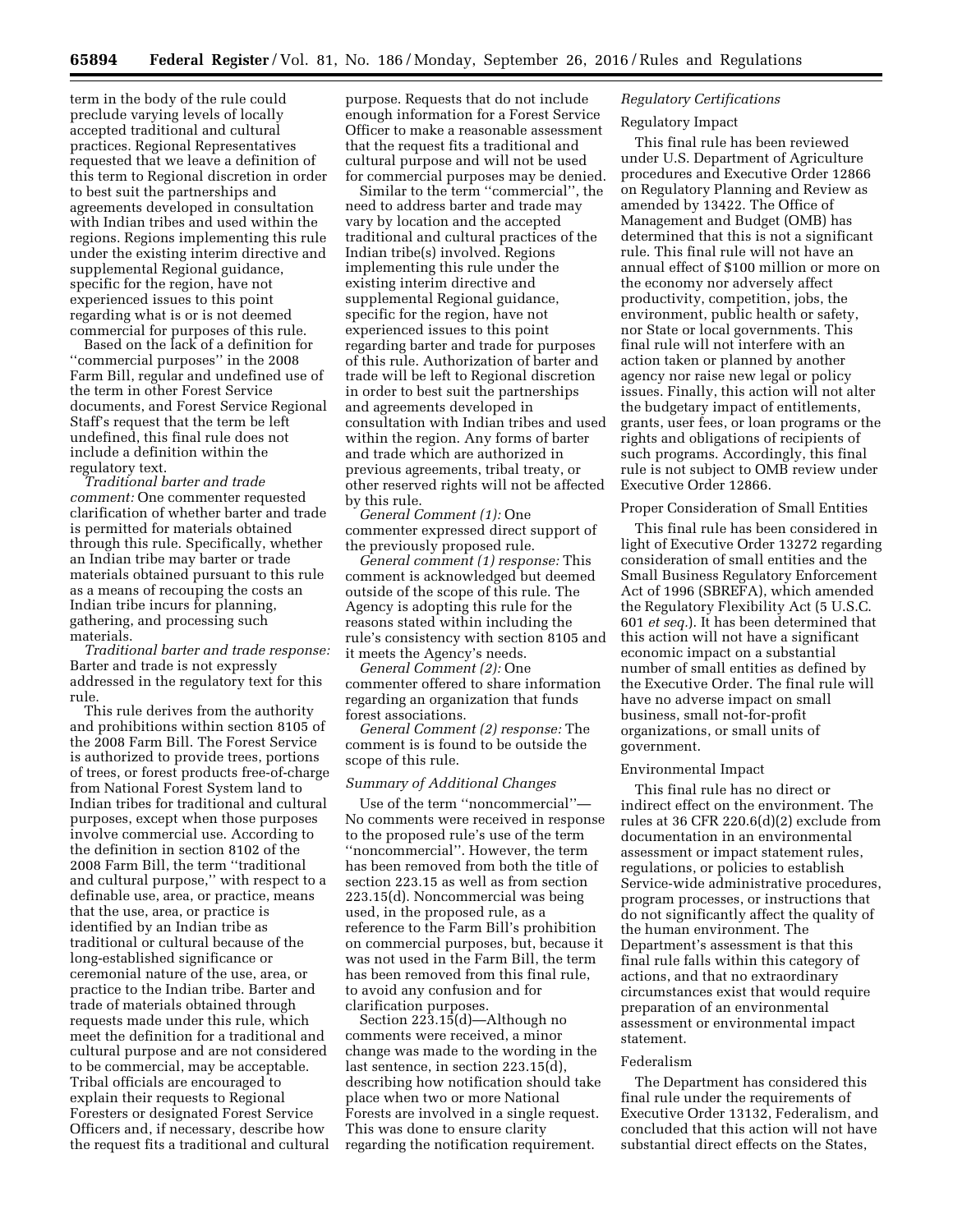on the relationship between the Federal Government and the States, or on the distribution of power and responsibilities among the various levels of government. Therefore, the Department has determined that no further assessment of federalism implications is necessary at this time.

# Consultation With Tribal Governments

Pursuant to Executive Order 13175, *Consultation and Coordination with Indian Tribal Governments,* the Forest Service entered into consultation with Indian tribes regarding this proposed rule. Beginning on or before May 1, 2010, Indian tribes were provided with the Forest Service's Interim Directive on section 8105 of the 2008 Farm Bill, and were invited to consult on changes to 36 CFR part 223. In addition, the Forest Service provided a question and answer document related to the Interim Directive and regulatory actions the Agency was considering to implement section 8105. Government-togovernment consultation occurred over a period of at least 120 days, through September 1, 2010. The Forest Service received 88 comments as a result of consultation, including some received after September 1; all were considered in the development of the proposed rule.

#### No Takings Implications

This final rule has been analyzed in accordance with the principles and criteria contained in Executive Order 12360, and it has been determined that this action will not pose the risk of a taking of private property.

Controlling Paperwork Burdens on the Public

With this submission, and upon OMB approval, the addition of the collection requirements of Rule Identification Number 0596–AD00, OMB no. 0596– 0233 for federally recognized Indian tribes wishing to request free use under the authority of section 8105 of the 2008 Farm Bill are being added to OMB control number 0596–0085 *Forest Products Removal Permits and Contracts.* 

*Title:* Sale and Disposal of National Forest System Timber; Forest Products for Traditional and Cultural Purposes.

*OMB Control Number:* 0596–0233. *Abstract:* The information collection associated with the proposed rule *Sale and Disposal of National Forest System Timber; Forest Products for Traditional and Cultural Purposes* was published in the **Federal Register** on July 31, 2014 (79 FR 44327) as OMB control number 0596–0085 *Forest Products Removal Permits and Contracts,* Regulatory

Identification Number 0596–AD00. The information collection included updates made to charge permits and contracts as well as revisions made to accommodate requests from Indian tribes for free use under section 8105 of the Food, Conservation, and Energy Act of 2008 (Pub. L. 110–246, 122 Stat. 1651) [hereinafter the ''2008 Farm Bill''], per the Paperwork Reduction Act of 1995 (44 U.S.C. 3501 *et seq.*) and implementing regulations at 5 CFR part 1320. No comments were received regarding the information collection during the proposed rule's 60-day notice and comment period. However, OMB has requested the information collection requirements specific to the 2008 Farm Bill, be disclosed separately as OMB 0596–0233. Upon review and approval from OMB, the two information collections (OMB 0596–0223 and OMB 0596–0085) will be merged. Therefore, through this Federal Register notice, the Agency is providing an opportunity to comment on the information collection associated with the final rule during the 30-day period between the publication date and the effective date of the final rule.

As stated earlier in this final rule, section 8105 of the 2008 Farm Bill provides the Secretary of Agriculture with discretionary authority to provide trees, portions of trees, or forest products to Indian tribes free of charge for traditional and cultural purposes provided that the trees, portions of trees, or forest products are provided to tribal officials on behalf of an Indian tribe for traditional and cultural purposes; and the trees, portions of trees, or forest products will not be used for commercial purposes.

Indian tribes seeking products under the 2008 Farm Bill authority must make a request for free use. ''Requests . . . must be submitted to the local Forest Service District Ranger's Office(s) in writing. Requests may be made: (1) Directly by a tribal official(s) who has been authorized by the Indian tribe to make such requests; or (2) By providing a copy of a formal resolution approved by the tribal council or other governing body of the Indian tribe.'' Additionally, ''[t]ribal officials are encouraged to explain their requests to the Regional Forester or designated Forest Officer and, if necessary, describe how the request fits a traditional and cultural purpose. When an Indian tribe requests forest products located on two or more National Forests, authorized tribal officials should notify each of the affected Forest Service District Ranger's Offices of the requests made on other forests.'' Under section 8105 of the 2008 Farm Bill, there is no stated maximum

free use limitation for products requested by Indian tribes. Additionally, there is no limitation to the number of requests that each federally recognized Indian tribe may make under this final rule.

Should Indian tribes wish to obtain proof of possession, as may be required in some States, they could be issued a FS–2400–8 free use permit by the Forest Service. The FS–2400–8 form allows use of timber or forest products at no charge (36 CFR 223.5–223.13). No changes are being made to the free-use form as a result of the 2008 Farm Bill provision. Upon receiving the permit, the permittee must comply with its terms (36 CFR 261.6), which designate forest products that can be harvested and under what conditions, such as limiting harvest to a designated area or permitting harvest of only specifically designated material. Only the minimum information necessary to comply with Federal laws and regulations is collected. Agency personnel enter the information provided by Indian tribes into a computerized database to use for any subsequent requests made by the Indian tribe. The information is printed on paper, which the applicant signs and dates. Agency personnel discuss the terms and conditions of the permit or contract with the applicant. The data gathered is not available from other sources. The collected information will help the Forest Service oversee the approval and use of forest products under section 8105 of the 2008 Farm Bill. For example, the collected information will be used to ensure applicants meet the criteria for free use of timber or forest products authorized under section 8105 and to identify permittees in the field by Forest Service personnel.

The following summarizes the information collection associated with the final directive:

*Estimate of burden:* Reporting burden for the collection of information is estimated to average 5 minutes per response.

*Respondents:* Federally recognized Indian tribes under section 8105 of the Food, Conservation, and Energy Act of 2008 (Pub. L. 110–246, 122 Stat. 1651).

*Estimated Number of Respondents:*  1,132.

*Estimated Number of Annual Responses per Respondent:* 1.5.

*Estimated Total Annual Responses:*  2,123.

*Estimated Total Annual Burden Hours:* 241.

Comment is invited on (1) whether this information collection is necessary for the stated purposes and proper performance of the functions of the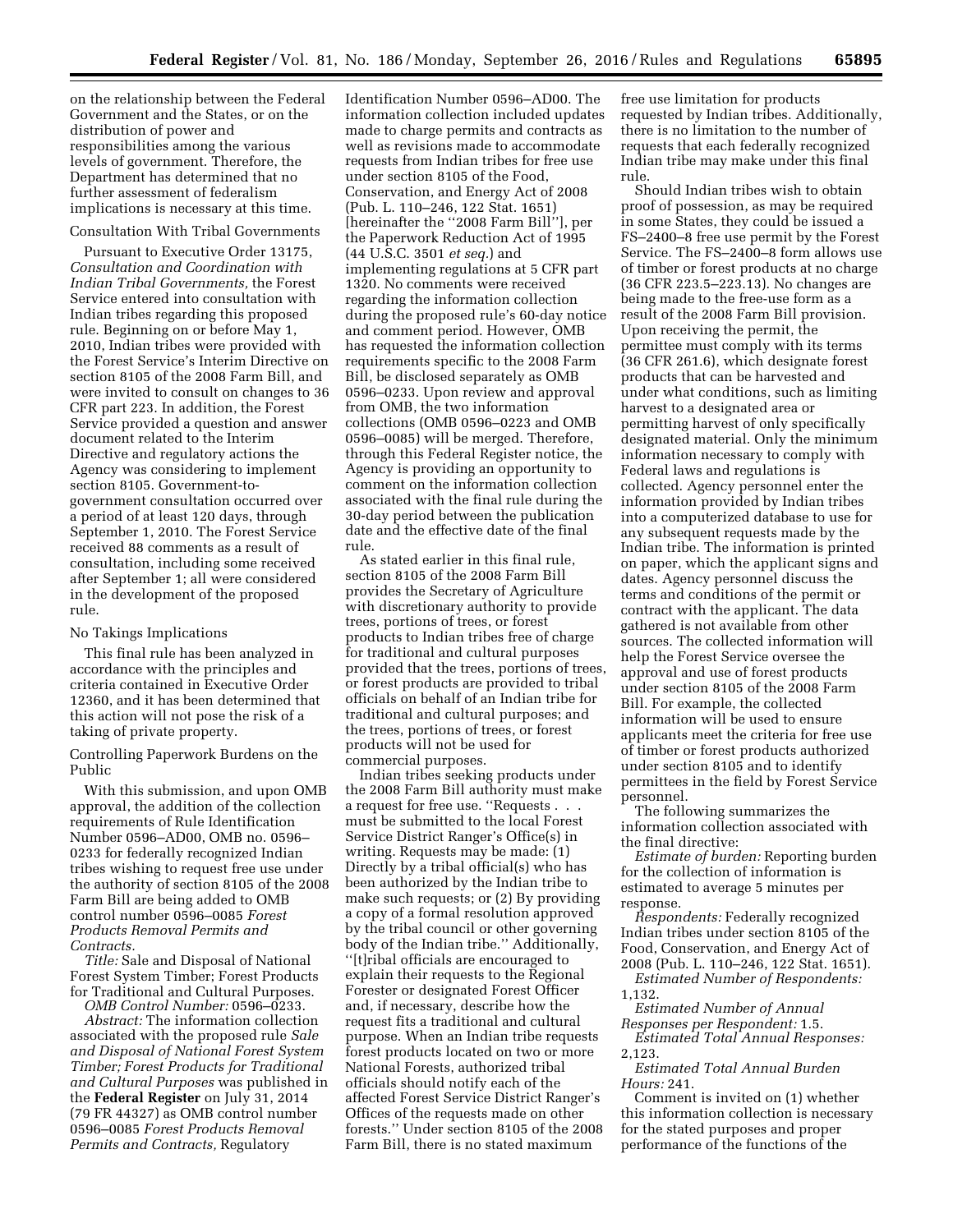Agency, including whether the information will have practical or scientific utility; (2) the accuracy of the Agency's estimate of burden associated with the information collection, including the validity of the methodology and assumptions used; (3) ways to enhance the quality, utility and clarity of the information to be collected; and (4) ways to minimize the burden of the information collection on respondents, including automated, electronic, mechanical, or other technological collection techniques or other forms of information technology. All comments received in response to this notice, including names and addresses when provided, will be a matter of public record. The comments will be summarized and included in the request to OMB for approval.

## Energy Effects

This final rule has been reviewed under Executive Order 13211 of May 18, 2001, and it has been determined that it has no effect on the supply, distribution, or use of energy. This rule is administrative in nature and, therefore, the preparation of a statement of energy effects is not required.

#### Civil Justice Reform

This final rule has been reviewed under Executive Order 12988, Civil Justice Reform. When the final rule is adopted: (1) All State and local laws and regulations that conflict with the final rule or that would impede full implementation of this rule will be preempted; (2) no retroactive effect will be given to the final rule; and (3) the Department will not require the use of administrative proceedings before parties could file suit in court challenging its provisions.

#### Unfunded Mandates

Pursuant to Title II of the Unfunded Mandates Reform Act of 1995 (2 U.S.C. 1531–1538), which the President signed into law on March 22, 1995, the Department has assessed the effects of this final rule on State, local, and tribal governments and the private sector. This action will not compel the expenditure of \$100 million or more by any State, local, or tribal government or anyone in the private sector. Therefore, a statement under section 202 of the Act is not required.

## **List of Subjects in 36 CFR Part 223**

Administrative practice and procedure, Exports, Forests and forest products, Government contracts, National forests, Reporting and recordkeeping requirements.

For the reasons set forth in the preamble, the Forest Service, U.S. Department of Agriculture, amends 36 CFR part 223 as follows:

# **PART 223—SALE AND DISPOSAL OF NATIONAL FOREST SYSTEM TIMBER, SPECIAL FOREST PRODUCTS, AND FOREST BOTANICAL PRODUCTS**

■ 1. The authority citation for part 223 is revised to read as follows:

**Authority:** 90 Stat. 2958, 16 U.S.C. 472a; 98 Stat. 2213, 16 U.S.C. 618, 104 Stat. 714–726, 16 U.S.C. 620–620j, 25 U.S.C. 3055 and 3057, 113 Stat. 1501a, 16 U.S.C. 528 note; unless otherwise noted.

■ 2. Add § 223.15 to subpart A to read as follows:

#### **§ 223.15 Provision of trees, portions of trees, or forest products to Indian tribes for traditional and cultural purposes.**

(a) Pursuant to section 8105 of the Food, Conservation, and Energy Act of 2008 (Pub. L. 110–246, 122 Stat. 1651) [hereinafter the ''2008 Farm Bill''], Regional Foresters or designated Forest Officers may, at their discretion, provide trees, portions of trees, or forest products to Indian tribes free of charge for traditional and cultural purposes provided that:

(1) The trees, portions of trees, or forest products are provided to tribal officials on behalf of an Indian tribe for traditional and cultural purposes; and

(2) The trees, portions of trees, or forest products will not be used for commercial purposes.

(b) The following definitions apply to this section:

*Indian tribe.* The term ''Indian tribe'' means any Indian or Alaska Native tribe, band, nation, pueblo, village, or other community the name of which is included on a list published by the Secretary of the Interior pursuant to section 104 of the Federally Recognized Indian Tribe List Act of 1994 (25 U.S.C. 479a–1).

*Traditional and cultural purpose.* The term ''traditional and cultural purpose,'' with respect to a definable use, area, or practice, means that the use, area, or practice is identified by an Indian tribe as traditional or cultural because of the long-established significance or ceremonial nature of the use, area, or practice to the Indian tribe.

*Tribal officials:* The term ''tribal officials'' means elected or duly appointed officials of Indian tribal governments.

(c) Requests for trees, portions of trees, or forest products made under this section must be submitted to the local Forest Service District Ranger's Office(s) in writing. Requests may be made:

(1) Directly by a tribal official(s) who has been authorized by the Indian tribe to make such requests; or

(2) By providing a copy of a formal resolution approved by the tribal council or other governing body of the Indian tribe.

(d) Requests for trees, portions of trees, and forest products made under this section must be directed to the appropriate Forest Service District Ranger(s)' Office from which the items are being requested. Tribal officials are encouraged to explain their requests to the Regional Forester or designated Forest Officer and, if necessary, describe how the request fits a traditional and cultural purpose. When an Indian tribe requests forest products located on two or more National Forests, authorized tribal officials should notify each of the affected Forest Service District Ranger's Offices of the requests made on other forests.

(e) Agency Line Officers and managers (who have been authorized by name through official Forest Service correspondence) are authorized to provide trees, portions of trees, and forest products under this section subject to the following limitations:

(1) District Rangers and Forest Officers may provide material not exceeding \$25,000 in value in any one fiscal year to an Indian tribe;

(2) Forest Supervisors may provide material not exceeding \$50,000 in value in any one fiscal year to an Indian tribe;

(3) Regional Foresters may provide material not exceeding \$100,000 in value in any one fiscal year to an Indian tribe; and

(4) The Chief of the Forest Service may provide material exceeding \$100,000 in value to an Indian tribe.

(f) A request for trees, portions of trees, or forest products under this section may be conditioned or denied for reasons including, but not limited to the following:

(1) Protecting public health and safety;

(2) Preventing interference with Forest Service and/or commercial operations;

(3) Complying with Federal and State laws and regulations;

(4) Ensuring sustainability; or

(5) Otherwise protecting National Forest System land and resources.

(g) All decisions made under this section must comply with the National Forest Management Act, relevant land management plans, the National Environmental Policy Act, the Endangered Species Act, all other applicable laws and regulations, and are subject to tribal treaty and other reserved rights and the savings